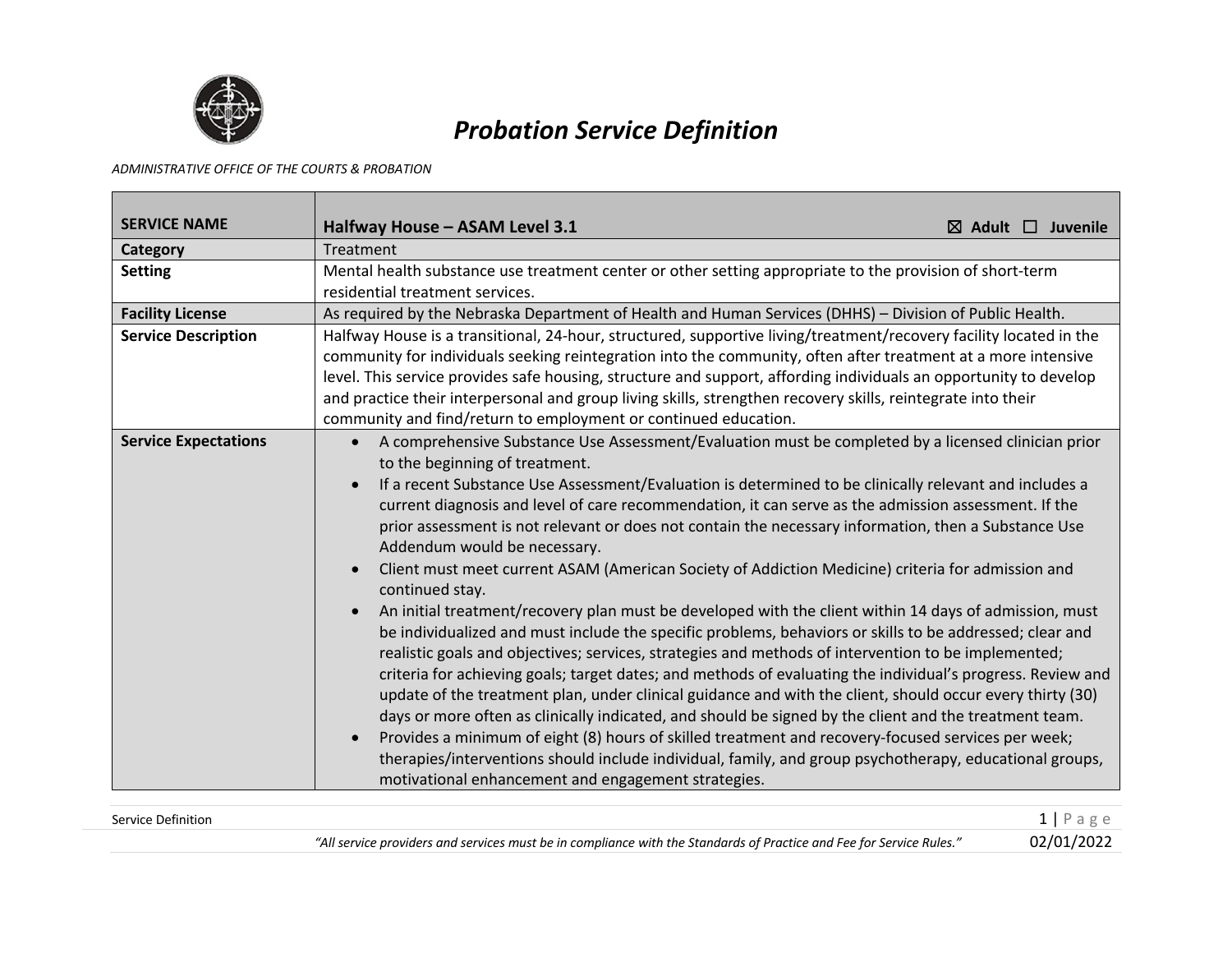|                          | Other services could include 24 hour crisis management, family education, self-help group and support<br>group orientation.<br>Monitoring to promote successful reintegration into regular, productive daily activities, such as work,<br>school or family living.<br>Monitoring stabilized co-occurring mental health conditions.<br>Monitoring medication compliance.<br>The treatment team must consult with and/or refer to other providers for general medical, psychiatric,<br>psychological and/or psychopharmacological needs as indicated.<br>Access to a licensed substance use/mental health clinician on a 24/7 basis.<br>The discharge plan will promote successful reintegration into productive daily activities such as work,<br>school and/or family living, including the establishment of individual social supports to enhance                                                                                                                                                                                                                                                                                                                                                                                                                                                                                                                                                                                                   |
|--------------------------|------------------------------------------------------------------------------------------------------------------------------------------------------------------------------------------------------------------------------------------------------------------------------------------------------------------------------------------------------------------------------------------------------------------------------------------------------------------------------------------------------------------------------------------------------------------------------------------------------------------------------------------------------------------------------------------------------------------------------------------------------------------------------------------------------------------------------------------------------------------------------------------------------------------------------------------------------------------------------------------------------------------------------------------------------------------------------------------------------------------------------------------------------------------------------------------------------------------------------------------------------------------------------------------------------------------------------------------------------------------------------------------------------------------------------------------------------|
|                          | recovery. The discharge plan should include recommendations for continuing care as clinically indicated.<br>Services must be trauma-informed, culturally and linguistically appropriate, age and developmentally                                                                                                                                                                                                                                                                                                                                                                                                                                                                                                                                                                                                                                                                                                                                                                                                                                                                                                                                                                                                                                                                                                                                                                                                                                     |
|                          | appropriate and incorporate evidence-based practices when appropriate.                                                                                                                                                                                                                                                                                                                                                                                                                                                                                                                                                                                                                                                                                                                                                                                                                                                                                                                                                                                                                                                                                                                                                                                                                                                                                                                                                                               |
| <b>Service Frequency</b> | Provision of eight (8) or more hours per week of skilled treatment and recovery-focused services per week.                                                                                                                                                                                                                                                                                                                                                                                                                                                                                                                                                                                                                                                                                                                                                                                                                                                                                                                                                                                                                                                                                                                                                                                                                                                                                                                                           |
| <b>Length of Service</b> | Length of service is individualized and based on clinical criteria for admission and continued treatment, as well as<br>the client's ability to make progress on individual treatment/recovery goals. The anticipated duration of the<br>service will be documented in the treatment plan.                                                                                                                                                                                                                                                                                                                                                                                                                                                                                                                                                                                                                                                                                                                                                                                                                                                                                                                                                                                                                                                                                                                                                           |
| <b>Staffing</b>          | The clinical director is a licensed clinician (Psychiatrist, Licensed Psychologist, APRN-NP, RN, LIMHP, LMHP or<br>LADC) with demonstrated work experience and education/training in both mental health and substance use<br>disorders. The clinical director is responsible for all clinical decisions (including admissions, assessment,<br>treatment/discharge planning and review). The clinical director also provides consultation and support to all<br>direct care staff. The clinical director continually works to incorporate new clinical information and best<br>practices into the program to assure program effectiveness and viability and ensure quality, organization and<br>management of clinical records and other program documentation.<br>All clinical providers must hold a current, valid Nebraska license through the Nebraska Department of Health<br>$\bullet$<br>and Human Services (DHHS) - Division of Public Health, must act within their scope of practice to provide<br>substance use and/or co-occurring substance use and mental health treatment and must be knowledgeable<br>about the biological and psychosocial dimensions of substance use disorders. [Physician, Physician Assistant<br>(PA), Advanced Practice Registered Nurse (APRN-NP), Licensed Psychologist, Provisionally Licensed<br>Psychologist, Licensed Independent Mental Health Practitioner (LIMHP), Licensed Mental Health Practitioner |

| Service Definition |                                                                                                                                   |  |
|--------------------|-----------------------------------------------------------------------------------------------------------------------------------|--|
|                    | ., Service Rules."<br>. . Loo tar <sup>r</sup><br>providers and services must be in compliance with the Standards of Practice and |  |